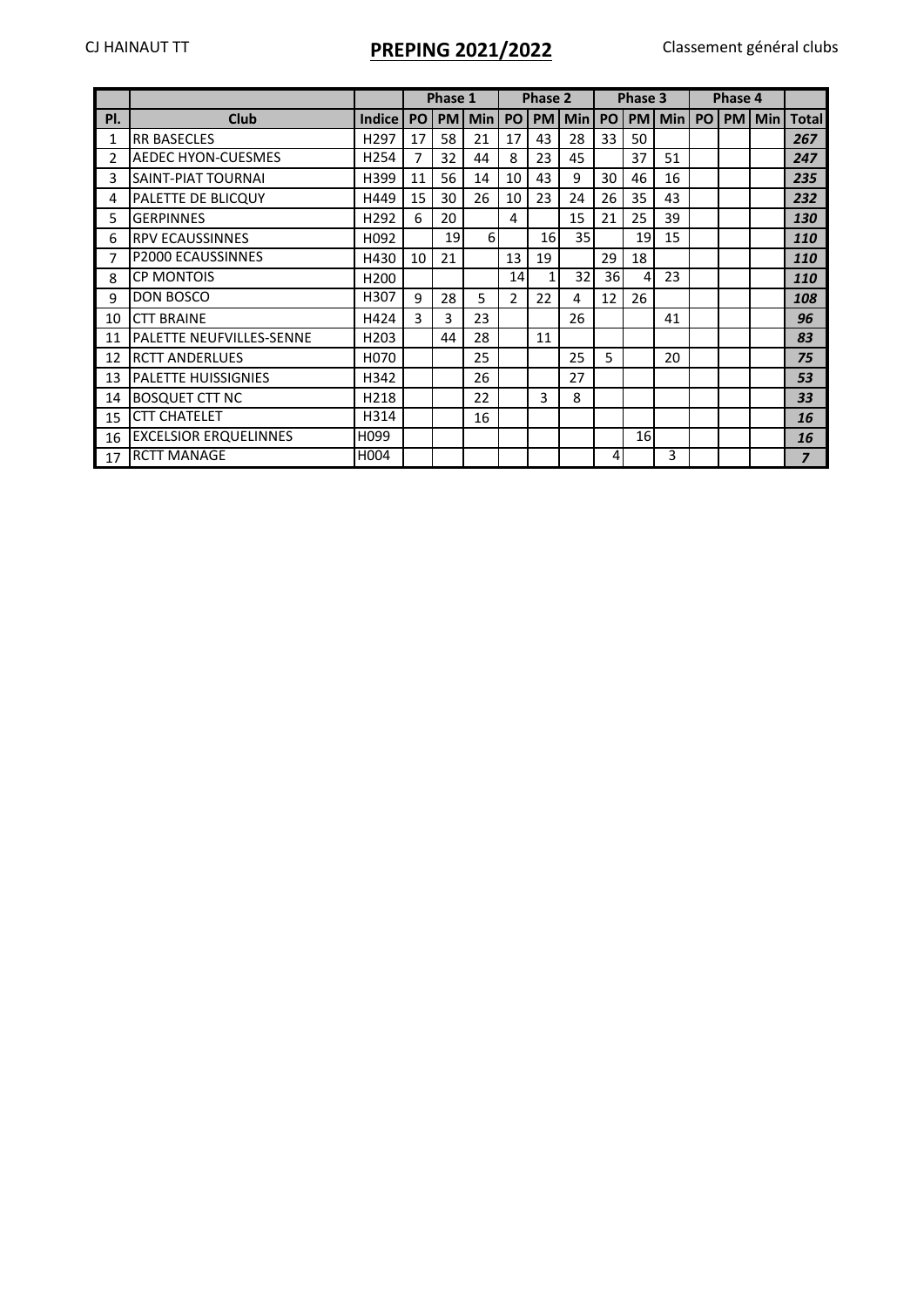# CJ HAINAUT TT **PREPING 2021/2022** POUSSIN phase 3 à Manage

| $N^{\circ}$     | <b>Noms</b>               | <b>Clubs</b>             | <b>Indices</b>   | Class.    | Ph.3           |
|-----------------|---------------------------|--------------------------|------------------|-----------|----------------|
| $\mathbf{1}$    | <b>DRUART LUKAS</b>       | <b>RR BASECLES</b>       | H297             | <b>NC</b> | 21             |
| 2               | <b>OLIVIER LEO</b>        | P2000 ECAUSSINNES        | H430             | <b>NC</b> | 20             |
| 3               | <b>VANSNICK VALENTINE</b> | <b>CP MONTOIS</b>        | H <sub>200</sub> | <b>NC</b> | 19             |
| 4               | <b>GOSSET NOAH</b>        | PALETTE DE BLICQUY       | H449             | <b>NC</b> | 18             |
| 5               | <b>DELPOMDOR MILA</b>     | <b>CP MONTOIS</b>        | H <sub>200</sub> | <b>NC</b> | 17             |
| 6               | DE RUYCK ALEXSIS          | SAINT-PIAT TOURNAL       | H399             | <b>NC</b> | 16             |
| $\overline{7}$  | LERICHE LOUIS             | <b>CP MONTOIS</b>        | H200             | <b>NC</b> | 15             |
| 8               | LEMOINE SARAH-LOU         | SAINT-PIAT TOURNAI       | H399             | <b>NC</b> | 14             |
| 9               | <b>MIRIBEL GIULIA</b>     | <b>CP MONTOIS</b>        | H <sub>200</sub> | <b>NC</b> | 13             |
| 10 <sup>1</sup> | <b>BRACONE LOU-ANN</b>    | <b>RR BASECLES</b>       | H297             | <b>NC</b> | 12             |
|                 | <b>11 ILEBRUN CLEMENT</b> | <b>GERPINNES</b>         | H <sub>292</sub> | <b>NC</b> | 11             |
| 12 <sup>1</sup> | <b>REMY ROMAIN</b>        | <b>GERPINNES</b>         | H <sub>292</sub> | <b>NC</b> | 10             |
|                 | <b>13 ROCHEZ MAELIS</b>   | <b>P2000 ECAUSSINNES</b> | H430             | <b>NC</b> | 9              |
|                 | 14 DEBAISIEUX THIMEO      | PALETTE DE BLICQUY       | H449             | <b>NC</b> | 8              |
|                 | <b>15 BAUWENS FABIEN</b>  | DON BOSCO TOURNAI        | H307             | <b>NC</b> | $\overline{7}$ |
|                 | <b>16 LEGROS EVA</b>      | <b>GERPINNES</b>         | H292             | <b>NC</b> | 6              |
| 17 <sup>1</sup> | <b>HENNAUT TIMO</b>       | DON BOSCO TOURNAI        | H307             | <b>NC</b> | 5              |
|                 | 18 TONDEUR LEA            | <b>CTT MANAGE</b>        | H004             | <b>NC</b> | 4              |
|                 | <b>19 LERAT KAYDEN</b>    | <b>ANDERLUES</b>         | H070             | <b>NC</b> | 3              |
| 20 l            | <b>LERAT AARON</b>        | ANDERLUES                | H070             | <b>NC</b> | $\overline{2}$ |
|                 | 21 MAZZOLA ALESSIO        | <b>P2000 ECAUSSINNES</b> | H430             | <b>NC</b> | $\mathbf{1}$   |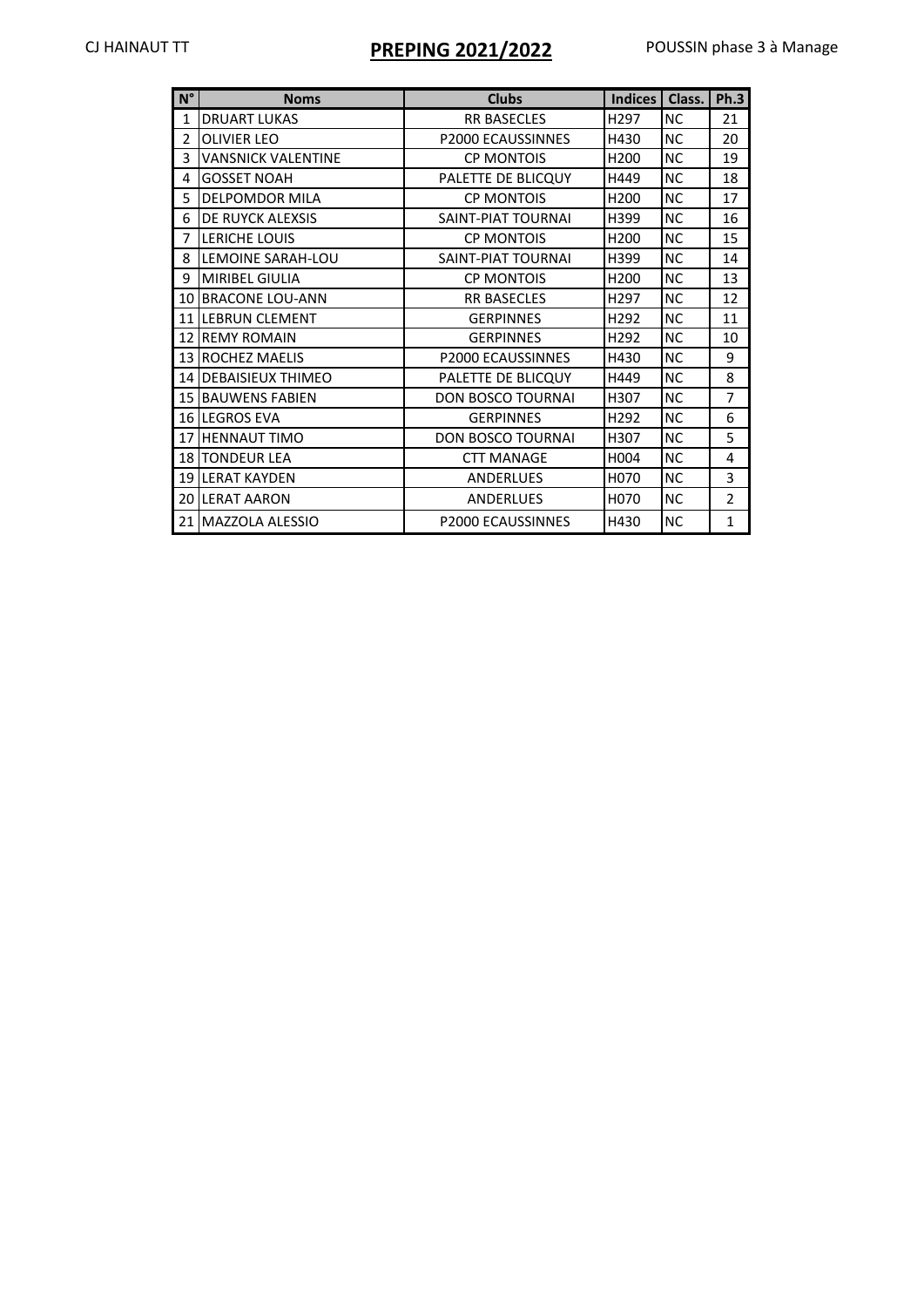## CJ HAINAUT TT **PREPING 2021/2022** POUSSINS classement général

| $N^{\circ}$ | <b>Noms</b>                 | <b>Clubs</b>             | Indices          | Class.    |                |                |                | Ph.1   Ph.2   Ph.3   Ph.4   Total |
|-------------|-----------------------------|--------------------------|------------------|-----------|----------------|----------------|----------------|-----------------------------------|
|             | <b>1 IDRUART LUKAS</b>      | <b>RR BASECLES</b>       | H <sub>297</sub> | NC        | 12             | 11             | 21             | 44                                |
|             | 2 OLIVIER LEO               | P2000 ECAUSSINNES        | H430             | NC        | 10             | 12             | 20             | 42                                |
|             | 3 GOSSET NOAH               | PALETTE DE BLICQUY       | H449             | NC.       | 11             | 10             | 18             | 39                                |
|             | <b>4 DE RUYCK ALEXSIS</b>   | SAINT-PIAT TOURNAL       | H399             | NC.       | 9              | $\overline{7}$ | 16             | 32                                |
|             | 5 LERICHE LOUIS             | <b>CP MONTOIS</b>        | H <sub>200</sub> | <b>NC</b> |                | 9              | 15             | 24                                |
|             | <b>6 BRACONE LOU-ANN</b>    | <b>RR BASECLES</b>       | H <sub>297</sub> | <b>NC</b> | 5              | 6              | 12             | 23                                |
|             | <b>7 DELPOMDOR MILA</b>     | <b>CP MONTOIS</b>        | H <sub>200</sub> | <b>NC</b> |                | 5              | 17             | 22                                |
|             | <b>8ILEMOINE SARAH-LOU</b>  | SAINT-PIAT TOURNAL       | H399             | NC        | $\overline{2}$ | 3              | 14             | 19                                |
|             | <b>9 VANSNICK VALENTINE</b> | <b>CP MONTOIS</b>        | H <sub>200</sub> | <b>NC</b> |                |                | 19             | 19                                |
|             | 10 LEGROS EVA               | <b>GERPINNES</b>         | H <sub>292</sub> | <b>NC</b> | 6              | 4              | 6              | 16                                |
|             | 11 RAIMONDI HUGO            | AEDEC HYON-CUESMES       | H254             | <b>NC</b> | 7              | 8              |                | 15                                |
|             | <b>12 BAUWENS FABIEN</b>    | <b>DON BOSCO TOURNAL</b> | H307             | NC.       | 8              |                | $\overline{7}$ | 15                                |
|             | <b>13 MIRIBEL GIULIA</b>    | <b>CP MONTOIS</b>        | H <sub>200</sub> | <b>NC</b> |                |                | 13             | 13                                |
|             | 14 DEBAISIEUX THIMEO        | PALETTE DE BLICQUY       | H449             | <b>NC</b> | 4              |                | 8              | 12                                |
|             | <b>15 LEBRUN CLEMENT</b>    | <b>GERPINNES</b>         | H <sub>292</sub> | <b>NC</b> |                |                | 11             | 11                                |
|             | 16 REMY ROMAIN              | <b>GERPINNES</b>         | H <sub>292</sub> | NC.       |                |                | 10             | 10                                |
|             | 17 ROCHEZ MAELIS            | <b>P2000 ECAUSSINNES</b> | H430             | <b>NC</b> |                |                | 9              | 9                                 |
|             | 18 HENNAUT TIMO             | <b>DON BOSCO TOURNAI</b> | H307             | <b>NC</b> | $\mathbf{1}$   | $\overline{2}$ | 5              | 8                                 |
|             | <b>19 TONDEUR LEA</b>       | <b>CTT MANAGE</b>        | H004             | <b>NC</b> |                |                | 4              | 4                                 |
|             | 20 PAUWELS ALDRYCK          | <b>CTT BRAINE</b>        | H424             | NC.       | 3              |                |                | $\overline{3}$                    |
|             | <b>21 LERAT KAYDEN</b>      | <b>ANDERLUES</b>         | H <sub>070</sub> | NC.       |                |                | 3              | 3                                 |
|             | 22 LERAT AARON              | <b>ANDERLUES</b>         | H070             | NC.       |                |                | $\overline{2}$ | $\overline{2}$                    |
|             | 23 MAZZOLA ALESSIO          | <b>P2000 ECAUSSINNES</b> | H430             | <b>NC</b> |                | 1              | $\mathbf{1}$   | $\overline{2}$                    |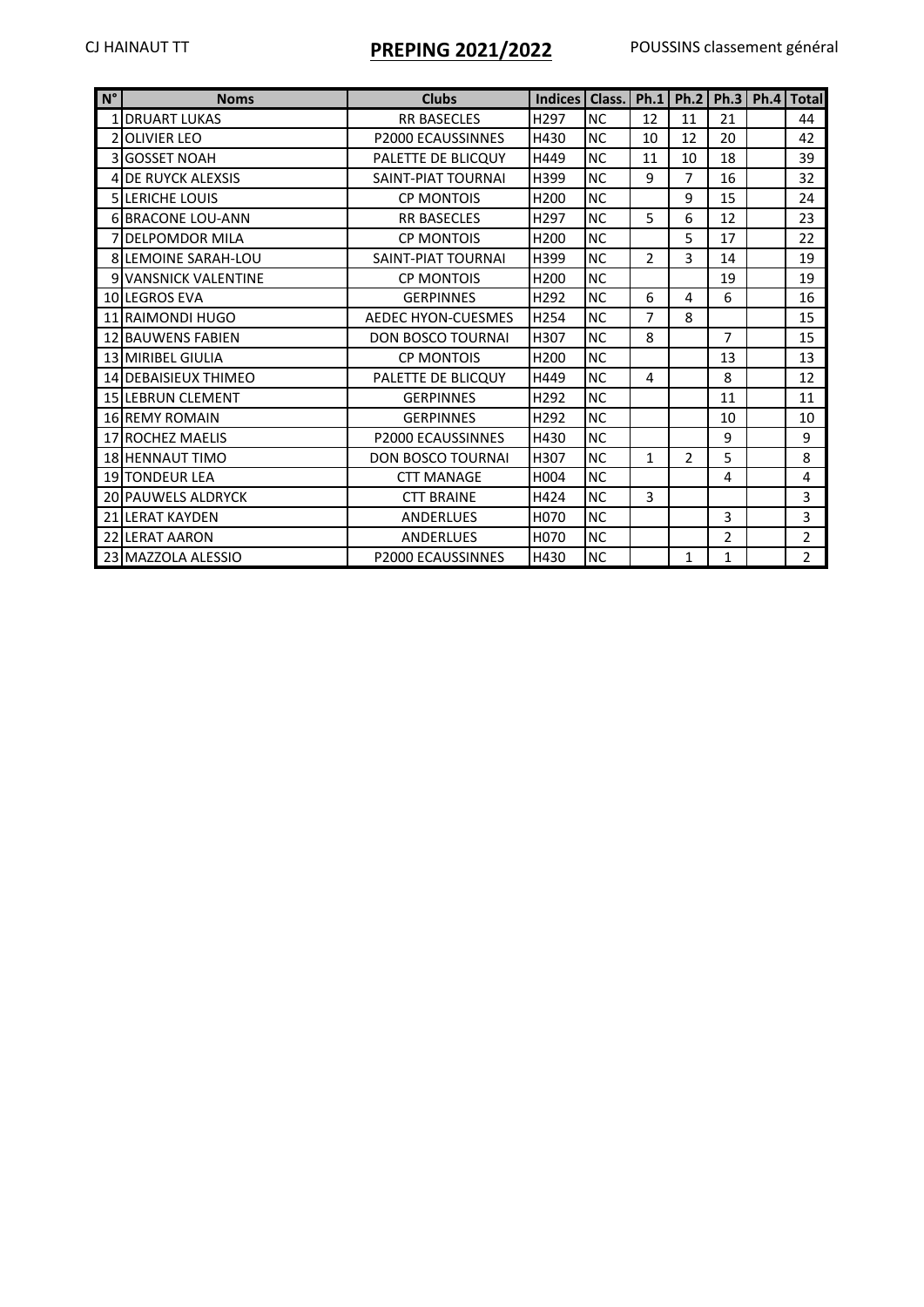# CJ HAINAUT TT **PREPING 2021/2022** PREMINIMES phase 3 à Manage

| $N^{\circ}$    | <b>Noms</b>                 | <b>Clubs</b>              | Indices   Class.       |                | Ph.2           |
|----------------|-----------------------------|---------------------------|------------------------|----------------|----------------|
| $\mathbf{1}$   | <b>WARRAND NOA</b>          | <b>RR BASECLES</b>        | H297                   | E4             | 26             |
| $\overline{2}$ | <b>DUGAUQUIER LOUIS</b>     | SAINT-PIAT TOURNAI        | H399                   | E2             | 25             |
| 3              | <b>BERTE RAFAEL</b>         | <b>RR BASECLES</b>        | H <sub>297</sub>       | E <sub>6</sub> | 24             |
| 4              | <b>WARRAND LUCAS</b>        | <b>RR BASECLES</b>        | H297                   | E <sub>4</sub> | 23             |
| 5              | <b>QUINTIN ZELIE</b>        | PALETTE DE BLICQUY        | H449                   | E <sub>6</sub> | 22             |
| 6              | LEMOINE THEO                | SAINT-PIAT TOURNAI        | H399                   | E <sub>2</sub> | 21             |
| $\overline{7}$ | <b>WACHEUL ROSIE</b>        | SAINT-PIAT TOURNAI        | E <sub>2</sub><br>H399 |                | 20             |
| 8              | <b>GEEROMS CHLOE</b>        | <b>RPV ECAUSSINNES</b>    | H092                   | <b>NC</b>      | 19             |
| 9              | <b>COLMANT OGIER</b>        | AEDEC HYON-CUESMES        | H <sub>254</sub>       | <b>NC</b>      | 19             |
|                | <b>10 DANTINNE LILOU</b>    | P2000 ECAUSSINNES         | H430                   | E <sub>6</sub> | 18             |
|                | <b>11 VALENT LUCAS</b>      | <b>AEDEC HYON-CUESMES</b> | H <sub>254</sub>       | <b>NC</b>      | 18             |
|                | 12 DUGAUQUIER JULIEN        | SAINT-PIAT TOURNAI        | H399                   | E <sub>2</sub> | 17             |
|                | <b>13 ILEBRUN ANTOINE</b>   | <b>GERPINNES</b>          | H292                   | <b>NC</b>      | 16             |
|                | <b>14 JORET MATHIS</b>      | <b>EXELCIOR</b>           | H <sub>099</sub>       | <b>NC</b>      | 16             |
|                | <b>15 ILEBRUN ADRIEN</b>    | DON BOSCO                 | H307                   | <b>NC</b>      | 15             |
|                | 16 DESCAMPS LOUIS           | AEDEC HYON-CUESMES        | H <sub>254</sub>       | <b>NC</b>      | 14             |
|                | 17 BERNARD ANAE             | <b>AEDEC HYON-CUESMES</b> | H <sub>254</sub>       | <b>NC</b>      | 14             |
|                | <b>18 IDELAVALLEE SEVAN</b> | PALETTE DE BLICQUY        | H449                   | <b>NC</b>      | 13             |
|                | 19 DAL CHLOE                | <b>AEDEC HYON-CUESMES</b> | H <sub>254</sub>       | <b>NC</b>      | 12             |
|                | 20 BERTHE LEO               | <b>DON BOSCO</b>          | H307                   | <b>NC</b>      | 11             |
|                | 21 LO MANTO ENIO            | <b>GERPINNES</b>          | H292                   | <b>NC</b>      | 9              |
|                | <b>22 PETIT JONAS</b>       | <b>GERPINNES</b>          | H <sub>292</sub>       | <b>NC</b>      | 8              |
|                | <b>23 BAUDUIN ELLIOT</b>    | AEDEC HYON-CUESMES        | H <sub>254</sub>       | <b>NC</b>      | 6              |
|                | 24 RORIVE SHANE GARETH      | <b>CP MONTOIS</b>         | H <sub>200</sub>       | <b>NC</b>      | 4              |
|                | <b>25 PINT DALLE AXEL</b>   | <b>AEDEC HYON-CUESMES</b> | H254                   | <b>NC</b>      | $\overline{2}$ |
|                | 26 RYBCZAK ZOE              | AEDEC HYON-CUESMES        | H254                   | <b>NC</b>      | $\mathbf{1}$   |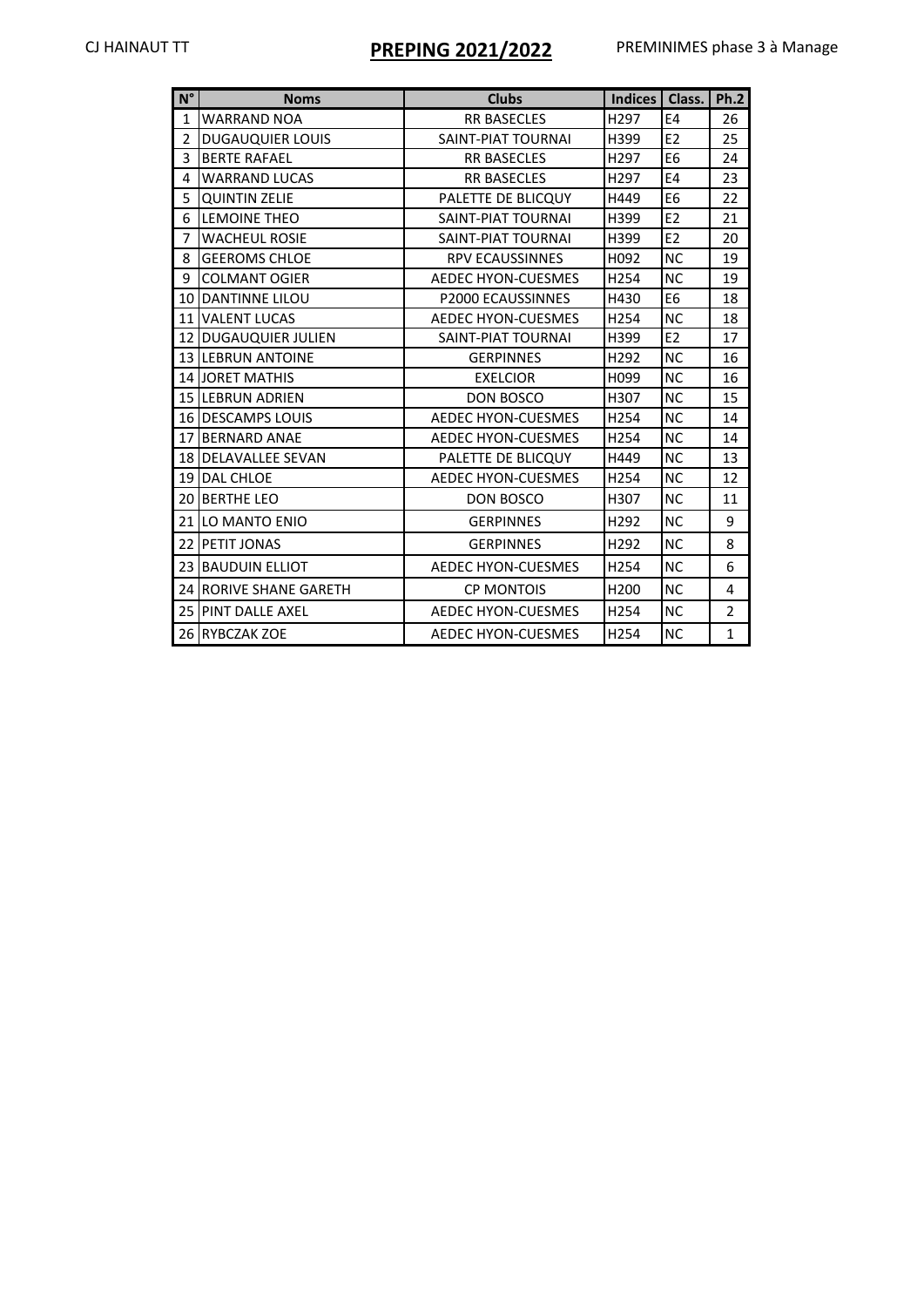# CJ HAINAUT TT **PREPING 2021/2022** PREMINIMES classement général

| $N^{\circ}$  | <b>Noms</b>                  | <b>Clubs</b>              | Indices   Class.   Ph.1   Ph.2   Ph.3   Ph.4   Total |                |                |                |                |                |
|--------------|------------------------------|---------------------------|------------------------------------------------------|----------------|----------------|----------------|----------------|----------------|
| $\mathbf{1}$ | <b>BERTE RAFAEL</b>          | <b>RR BASECLES</b>        | H297                                                 | E <sub>6</sub> | 30             | 23             | 24             | 77             |
| 2            | DUGAUQUIER LOUIS             | SAINT-PIAT TOURNAI        | H399                                                 | E <sub>2</sub> | 27             | 21             | 25             | 73             |
| 3            | <b>LEMOINE THEO</b>          | SAINT-PIAT TOURNAI        | H399                                                 | E <sub>2</sub> | 29             | 22             | 21             | 72             |
| 4            | <b>WARRAND LUCAS</b>         | RR BASECLES               | H297                                                 | E4             | 28             | 20             | 23             | 71             |
| 5            | <b>WARRAND NOA</b>           | <b>RR BASECLES</b>        | H297                                                 | E4             | 26             | 17             | 26             | 69             |
| 6            | <b>QUINTIN ZELIE</b>         | PALETTE DE BLICQUY        | H449                                                 | E6             | 22             | 18             | 22             | 62             |
| 7            | <b>DANTINNE LILOU</b>        | <b>P2000 ECAUSSINNES</b>  | H430                                                 | E <sub>6</sub> | 21             | 19             | 18             | 58             |
| 8            | <b>DUGAUQUIER JULIEN</b>     | SAINT-PIAT TOURNAI        | H399                                                 | E <sub>2</sub> | 25             | 15             | 17             | 57             |
| 9            | <b>WACHEUL ROSIE</b>         | SAINT-PIAT TOURNAI        | H399                                                 | E <sub>2</sub> | 23             | 13             | 20             | 56             |
|              | 10 GEEROMS CHLOE             | RPV ECAUSSINNES           | H092                                                 | <b>NC</b>      | 19             | 16             | 19             | 54             |
|              | 11 DAL CHLOE                 | <b>AEDEC HYON-CUESMES</b> | H254                                                 | <b>NC</b>      | 15             | 14             | 12             | 41             |
|              | 12 DESCAMPS LOUIS            | AEDEC HYON-CUESMES        | H254                                                 | <b>NC</b>      | 13             | 9              | 14             | 36             |
|              | 13 LEBRUN ADRIEN             | DON BOSCO                 | H307                                                 | ΝC             | 7              | 12             | 15             | 34             |
|              | <b>14 BERTHE LEO</b>         | DON BOSCO                 | H307                                                 | ΝC             | 12             | 10             | 11             | 33             |
|              | 15 RICHELET DORIAN           | PALETTE NEUFVILLES-SENNE  | H <sub>203</sub>                                     | NС             | 20             | 11             |                | 31             |
|              | 16 DELAVALLEE SEVAN          | PALETTE DE BLICQUY        | H449                                                 | <b>NC</b>      | 8              | 5              | 13             | 26             |
|              | 17 VANBECELAERE ARTHUR       | PALETTE NEUFVILLES-SENNE  | H203                                                 | NС             | 24             |                |                | 24             |
|              | 18 RAIMONDI TIMEO            | <b>AEDEC HYON-CUESMES</b> | H <sub>254</sub>                                     | <b>NC</b>      | 17             | 6              |                | 23             |
|              | 19 CARRE SACHA               | DON BOSCO                 | H307                                                 | <b>NC</b>      | 16             | $\overline{7}$ |                | 23             |
|              | 20 COLMANT OGIER             | AEDEC HYON-CUESMES        | H254                                                 | <b>NC</b>      | 10             | 4              | 5              | 19             |
|              | <b>21 SCHOOVAERTS LEONIE</b> | <b>RR BASECLES</b>        | H <sub>297</sub>                                     | E <sub>6</sub> | 18             |                |                | 18             |
|              | 22 VALENT LUCAS              | <b>AEDEC HYON-CUESMES</b> | H <sub>254</sub>                                     | <b>NC</b>      | 6              | 8              | 4              | 18             |
|              | 23 LEBRUN ANTOINE            | <b>GERPINNES</b>          | H292                                                 | <b>NC</b>      | 9              |                | $\overline{7}$ | 16             |
|              | <b>24 JORET MATHIS</b>       | <b>EXELCIOR</b>           | H099                                                 | <b>NC</b>      |                |                | 16             | 16             |
|              | 25 ERGOT FLORA               | PALETTE NEUFVILLES-SENNE  | H203                                                 | <b>NC</b>      | 14             |                |                | 14             |
|              | 26 BERNARD ANAE              | AEDEC HYON-CUESMES        | H254                                                 | <b>NC</b>      | 4              |                | 10             | 14             |
|              | 27 MAUROY VICTOR             | <b>GERPINNES</b>          | H292                                                 | <b>NC</b>      | 11             |                |                | 11             |
|              | <b>28 ILO MANTO ENIO</b>     | <b>GERPINNES</b>          | H292                                                 | ΝC             |                |                | 9              | 9              |
|              | 29 PETIT JONAS               | <b>GERPINNES</b>          | H292                                                 | <b>NC</b>      |                |                | 8              | 8              |
|              | 30 ALPHONSE YAGO             | AEDEC HYON-CUESMES        | H <sub>254</sub>                                     | ΝC             | 5              | 2              |                | $\overline{7}$ |
|              | 31 BAUDUIN ELLIOT            | <b>AEDEC HYON-CUESMES</b> | H254                                                 | <b>NC</b>      |                |                | 6              | 6              |
|              | 32 RORIVE SHANE GARETH       | <b>CP MONTOIS</b>         | H <sub>200</sub>                                     | NС             |                | 1              | 3              | 4              |
|              | 33 POLART LOIC               | <b>CTT BRAINE</b>         | H424                                                 | <b>NC</b>      | 3              |                |                | 3              |
|              | 34 MAHY NOA                  | <b>BOSQUET CTT NC</b>     | H218                                                 | NC.            |                | 3              |                | 3              |
|              | 35 FULGONI ELOISE            | <b>GERPINNES</b>          | H292                                                 | <b>NC</b>      | $\overline{2}$ |                |                | $\overline{2}$ |
|              | 36 PINT DALLE AXEL           | AEDEC HYON-CUESMES        | H254                                                 | <b>NC</b>      |                |                | $\overline{2}$ | $\overline{2}$ |
|              | 37 SOUDAN ARTHUR             | DON BOSCO                 | H307                                                 | <b>NC</b>      | 1              |                |                | $\mathbf{1}$   |
|              | 38 RYBCZAK ZOE               | AEDEC HYON-CUESMES        | H254                                                 | <b>NC</b>      |                |                | $\mathbf{1}$   | $\mathbf{1}$   |
|              |                              |                           |                                                      |                |                |                |                |                |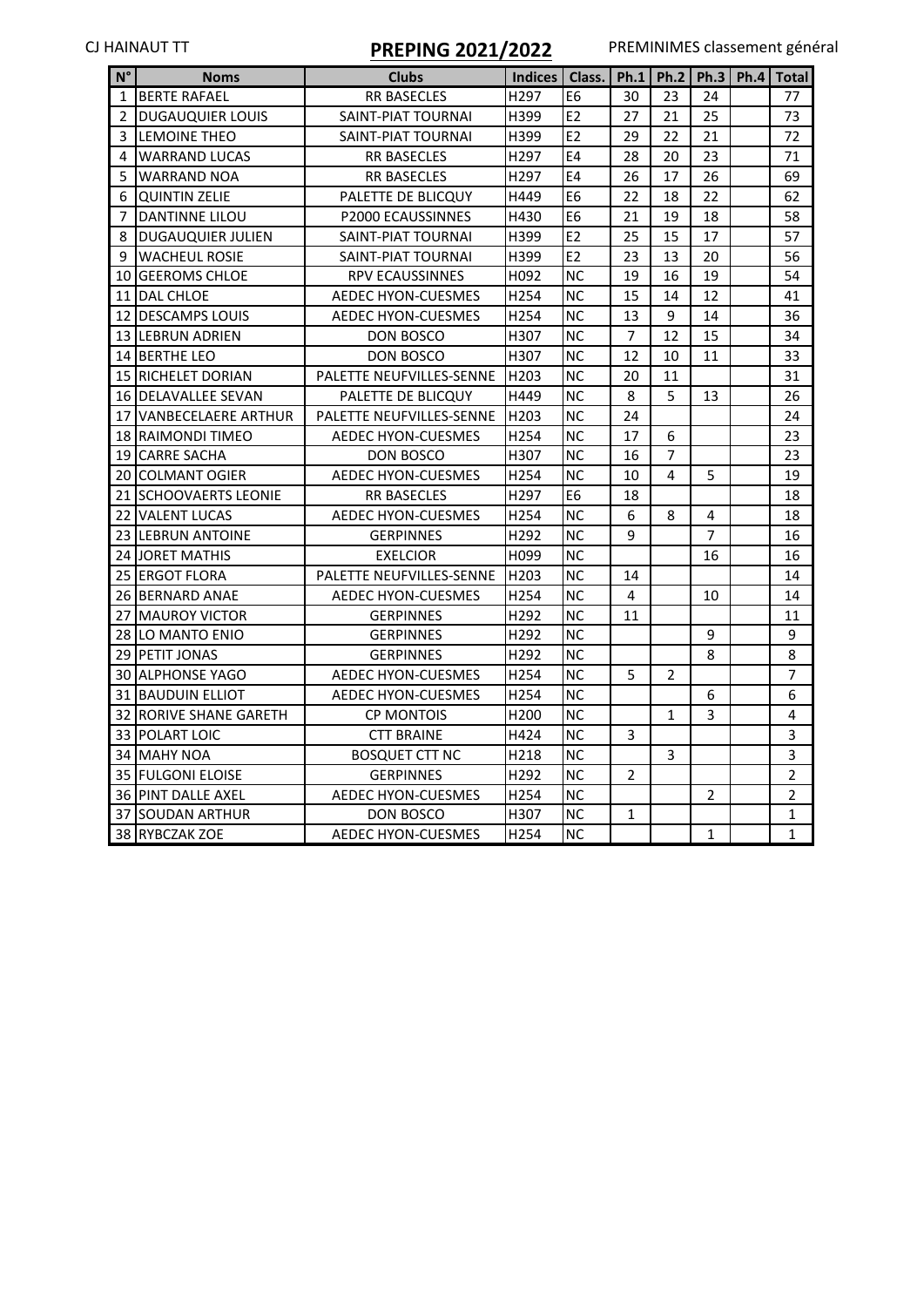# CJ HAINAUT TT **PREPING 2021/2022** MINIMES phase 3 à Manage

| $N^{\circ}$    | <b>Noms</b>                | <b>Clubs</b>                      | Indices   Class. |                | <b>Ph.2</b>    |
|----------------|----------------------------|-----------------------------------|------------------|----------------|----------------|
| 1              | SANZAROWSKI ZHANAPRAIA     | <b>AEDEC HYON-CUESMES</b>         | H254             | <b>NC</b>      | 27             |
| $\overline{2}$ | <b>QUINTIN SOLENE</b>      | PALETTE DE BLICQUY                | H449             | E <sub>6</sub> | 26             |
| 3              | <b>NOEL MATHIS</b>         | <b>GERPINNES</b>                  | H292             | E <sub>4</sub> | 25             |
| 4              | CHIACCHIETTA GASPARD       | H254<br><b>AEDEC HYON-CUESMES</b> |                  | <b>NC</b>      | 24             |
| 5              | <b>DEMARET MAXIME</b>      | <b>CTT BRAINE</b>                 | H424             | E <sub>6</sub> | 23             |
| 6              | <b>BUGHIN MAXIME</b>       | AEDEC HYON-CUESMES                | H <sub>254</sub> | <b>NC</b>      | 22             |
| 7              | <b>CAUDRON MATHIS</b>      | <b>AEDEC HYON-CUESMES</b>         | H254             | E <sub>6</sub> | 21             |
| 8              | <b>VANDEVILLE NOAH</b>     | <b>RCTT ANDERLUES</b>             | H070             | E <sub>6</sub> | 20             |
| 9              | <b>DUSSART NATHAN</b>      | <b>AEDEC HYON-CUESMES</b>         | H254             | <b>NC</b>      | 19             |
|                | <b>10 CALLANT LOUIS</b>    | <b>CTT BRAINE</b>                 | H424             | E <sub>4</sub> | 18             |
|                | <b>11 ILOCMANT EMILIEN</b> | PALETTE DE BLICQUY                | H449             | E <sub>6</sub> | 17             |
|                | <b>12 DARDENNE MATHIS</b>  | SAINT-PIAT TOURNAL                | H399             | E <sub>4</sub> | 16             |
|                | <b>13 IDETHAYE SASHA</b>   | <b>RPV ECAUSSINES</b>             | H <sub>092</sub> | <b>NC</b>      | 15             |
|                | <b>14 JASMES ANTOINE</b>   | <b>GERPINNES</b>                  | H292             | <b>NC</b>      | 14             |
|                | <b>15 BLIN ROMAIN</b>      | <b>CP MONTOIS</b>                 | H <sub>200</sub> | <b>NC</b>      | 13             |
|                | <b>16 ZACH EDWARD</b>      | <b>AEDEC HYON-CUESMES</b>         | H254             | <b>NC</b>      | 12             |
| 17             | <b>DELANGRE KIARA</b>      | <b>AEDEC HYON-CUESMES</b>         | H <sub>254</sub> | <b>NC</b>      | 11             |
|                | 18 ERBA NOEMIE             | <b>CP MONTOIS</b>                 | H <sub>200</sub> | <b>NC</b>      | 10             |
|                | <b>19 JANDRE SAMUEL</b>    | <b>AEDEC HYON-CUESMES</b>         | H <sub>254</sub> | <b>NC</b>      | 9              |
|                | <b>20 JJASMES LOUIS</b>    | <b>GERPINNES</b>                  | H <sub>292</sub> | <b>NC</b>      | 8              |
| 21             | <b>PHILIPS LILIAN</b>      | AEDEC HYON-CUESMES                | H <sub>254</sub> | <b>NC</b>      | $\overline{7}$ |
| 22             | <b>DELPOMDOR ELIOTT</b>    | <b>CP MONTOIS</b>                 | H <sub>200</sub> | <b>NC</b>      | 6              |
|                | <b>23 VAN ROYEN ELIAS</b>  | <b>AEDEC HYON-CUESMES</b>         | H254             | <b>NC</b>      | 5              |
|                | 24 MATTELART WILLIAM       | <b>GERPINNES</b>                  | H292             | <b>NC</b>      | 4              |
|                | <b>25 DENIS BASTIEN</b>    | <b>CTT MANAGE</b>                 | H004             | <b>NC</b>      | 3              |
|                | <b>26 ITHAON VITTORIA</b>  | <b>CP MONTOIS</b>                 | H <sub>200</sub> | <b>NC</b>      | $\overline{2}$ |
| 27             | <b>ROMBAUX SAM</b>         | <b>GERPINNES</b>                  | H292             | <b>NC</b>      | $\mathbf{1}$   |